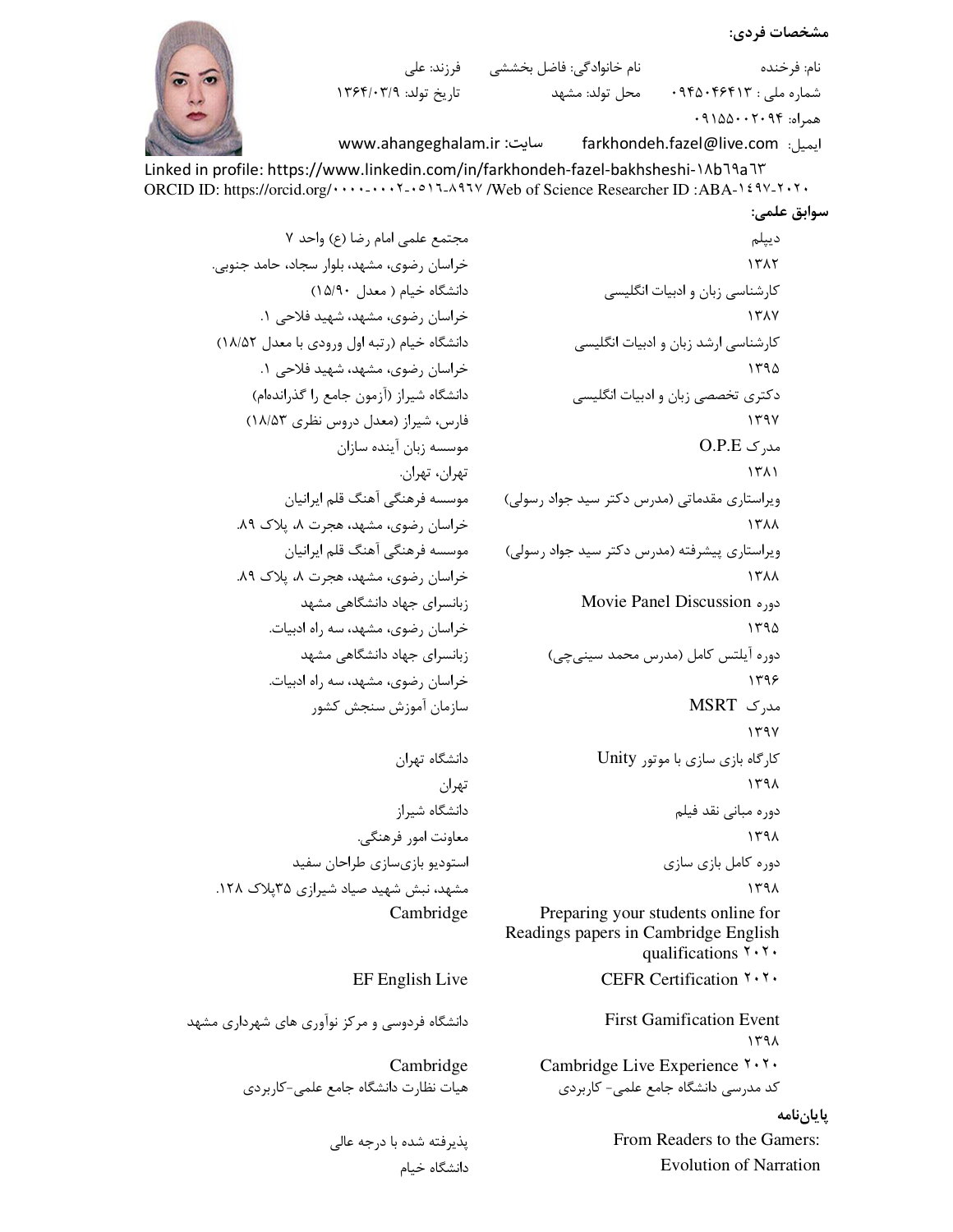## مقالات

Foucault on a Perfect Day A New Historicist Reading of "This Perfect Day" The Transformational Journey of Women in Confessional Poetry of Sylvia Plath and Anne Sexton The Importance of Form in Game Narration (مشترک با جناب آقای دکتر امید قهرمان)

 A Lacanian Approach to *The Sims* (مشترک با سرکارخانم نگار سروری ستوده)

Tourism based Games: A Study of Challenges and Profits (مشترک با سرکار خانم غزل غازیانی)

Serious Games and Serious Gaming in Escape Rooms

> Escape Rooms: A New Phenomenon in Tourism

Mythology in Video Games: How it works? why it works

> A Study of Interactivity in Night of January the ١٦th A Play by Ayn Rand

**مقالات در دست انتشار** اتاق فرار به مثابهى نمايش  $14.0$ سوابق کاری آموزش*ی* : مدرس مقالەنويسى  $1719$ مدر س  $1497$ مدرس (کارگاه ویراستاری ترجمه)  $1497$ درآمدی بر ادبیات ۱ درآمدی بر ادبیات ٢ آشنایی با ادبیات کهن و معاصر جهان آشنایی با ادبیات کهن و معاصر ایران مکاتب ادبے ِ ۱ گفت و شنود، خواندن و درک مفاهیم کارورزی کاردانی و کارشناسی مترجمی زبان انگلیسی ترجمه اصطلاحات امور فرهنگ و هنر، فنون برقراری ارتباط ترجمه همزمان امور ديني و آييني، امور ادبي و هنري ترجمه همزمان امور اقتصادي و بازرگاني ترجمه شفاهی آثار دیداری (فارسی به انگیسی)

اولین کنفرانس ملی تحقیقات بنیادین در مطالعات زبان و ادبیات خرداد ۱۳۹۷ – تهران - سيويليكا CELPA۰۱\_۲۰۰ . اولین همایش بین المللی مسایل آموزش زبان و ادبیات انگلیسی  $\text{ISC}$  مهر ۱۳۹۷ – مازندران - نمایه در دومین کنفرانس ملی و اولین کنفرانس بین المللی تحقیقات بازی دیجیتال گرایش ها، فناوری ها، کاربردها آذر ۱۳۹۷- دانشگاه صدا و سیما — تهران DOI: ۱۰, ۱۱۰۹/DGRC. ۲۰۱۸, ۸۷۱۲۰ TFEEE 3+ 3+ . DOI: ۱۰, ۱۱۰۹ دومين كنفرانس ملي و اولين كنفرانس بين المللي تحقيقات بازي ديجيتال گرایش ها، فناوری ها، کاربردها آذر ۱۳۹۷- دانشگاه صدا و سیما — تهران DOI: ١٠,١١٠٩/DGRC.٢٠١٨,٨٧١٢٠٥١ -IEEE سمپوزیوم بازی های جدی ۱۳۹۸- دانشگاه شهید بهشتی -تهران منتشر شده در DOI: IEEE 1.11.9/000494.17.19.9.47 سمپوزیوم بازیهای جدی ۱۳۹۸- دانشگاه شهید بهشتی- تهران منتشر شده در DOI: IEEE 1.11.9/000494.1.7.19.9.477.19 سمپوزیوم بازیهای جدی ۱۳۹۸- دانشگاه شهید بهشتی- تهران DOI: IEEE 3, منتشر شده در  $10.1109$   $10007900 \cdot 1.7019.90909$ پنجمین کنفرانس بینالمللی بازیهای رایانهای، فرصتها و چالشها– اصفهان  $\text{ISC}$  ا ا $\text{COL: CGCO} \cdot \text{C}_1 \cdot \text{C}$ نمايه د Fourth International Conference on Language, Literature, History and Civilization Georgia, Tbilisi ٢٠٢٠ , Accepted in Journal of Social

Science and Humanities Research(JSSHR)

نشريه تخصصي ادبيات تطبيقي دانشگاه بجنورد

موسسهى آموزش زبان دماوند خراسان رضوي، مشهد،.بلوار امام خميني، موسسه ترجمه و زبان ملل شیراز، چهارراه مطهری دانشگاه جامع علمی کاربردی جهاد دانشگاهی مشهد خراسان رضوي، مشهد، سه راه ادبيات موسسه آموزش عالی بهار مشهد مشهد، بلوار کوثر گروه زبان و ادبیات انگلیسی موسسه آموزش عالی اقبال لاهوری مشهد، بلوار سرافرازان گروه ادبیات نمایشی

دانشگاه جامع علمی کاربردی جهاد دانشگاهی مشهد خراسان رضوي، مشهد، سه راه ادبيات گروه زبان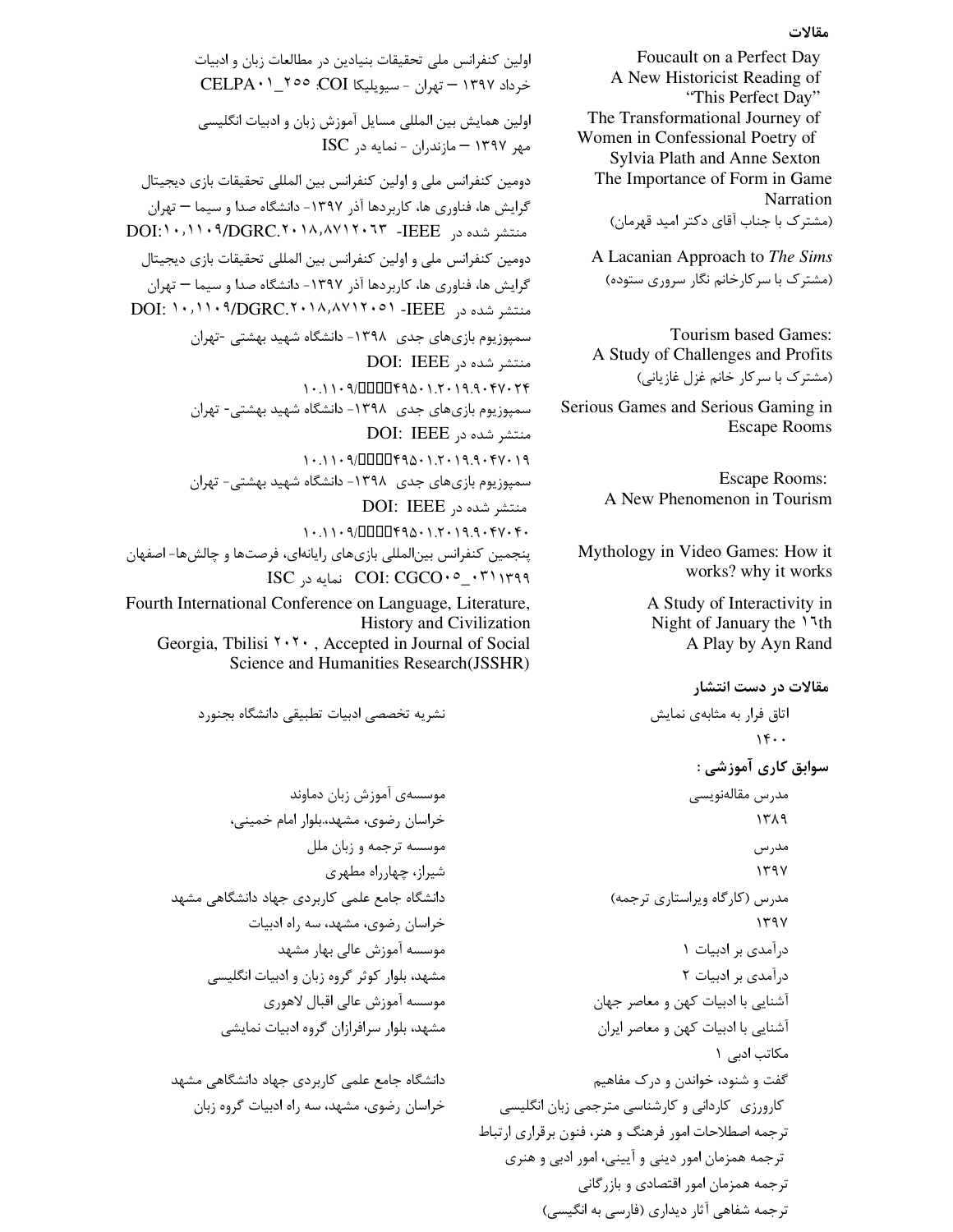افتخارات:

| مناسبت                                                                 |      | تاريخ موضوع                                      | تقدير كننده                                                  |  |
|------------------------------------------------------------------------|------|--------------------------------------------------|--------------------------------------------------------------|--|
| دومین کنفرانس ملی و اولین کنفرانس بین المللی                           |      | ۱۳۹۷ مقاله برگزیده                               | بنیاد ملی بازیهای رایانهای                                   |  |
| تحقیقات بازی دیجیتال گرایش ها، فناوری ها، کاربردها                     |      |                                                  |                                                              |  |
| همکاری با سفارت چک در ایران                                            |      | ۱۳۹۷ همکاری                                      | Svatopluk Čumba                                              |  |
|                                                                        |      |                                                  | سفير جمهوري چک                                               |  |
| دومین کنفرانس ملی و اولین کنفرانس بین المللی ۱۳۹۷ همکاری در برگزاری    |      |                                                  | بنیاد ملی بازیهای رایانهای                                   |  |
| تحقیقات بازی دیجیتال گرایش ها، فناوری ها، کاربردها                     |      |                                                  |                                                              |  |
| جشن روز دانشجو                                                         | ۱۳۹۷ |                                                  | تلاش در ترويج و گســترش معاونت فرهنگي دانشــجويي دانشــكده   |  |
|                                                                        |      |                                                  | فرهنگ کتاب و کتاب خوانی گادبیات و علوم انسانی دانشگاه شیراز  |  |
| سمپوزیوم بازیهای جدی                                                   |      | ۱۳۹۸ مقاله برگزیده                               | سازمان منطقه آزاد كيش                                        |  |
| The Galactic Imaginarium Festival                                      |      | ۱۳۹۹ نماینده در ایران                            | Hupov Luca Darius<br>مسوول برگزاري                           |  |
| پنجمین کنفرانس بینالمللی بازیهای رایانهای، اصفهان ۱۴۰۰ داوری           |      |                                                  | کمیته برگزاری                                                |  |
| کتابهای منتشر شده ( نویسنده و سی عنوان کتاب منتشره به عنوان ویراستار ) |      |                                                  |                                                              |  |
| زندگی کاغذی                                                            |      | انتشارات پاژ                                     |                                                              |  |
| ۱۳۹۴                                                                   |      | تک داستان                                        |                                                              |  |
| قبل از سی سالگی                                                        |      | انتشارات پاژ                                     |                                                              |  |
| 1496                                                                   |      | مجموعه اشعار                                     |                                                              |  |
| گزارش چند مرگ و زندگی                                                  |      | انتشارات پاژ                                     |                                                              |  |
| 1490                                                                   |      | مجموعه داستان كوتاه                              |                                                              |  |
| The Weaker                                                             |      | انتشارات پاژ                                     |                                                              |  |
| 1799                                                                   |      | نمایشنامه به زبان انگلیسی                        |                                                              |  |
| From Readers to Gamers                                                 |      | انتشارات آهنگ قلم                                |                                                              |  |
| 141<br>World of Differences:                                           |      | علمى-پژوهشى<br>McFarland                         |                                                              |  |
| Arab and Muslim Science Fiction                                        |      | مقاله                                            |                                                              |  |
| ۲۰۲۱                                                                   |      |                                                  |                                                              |  |
| کتابهای در دست انتشار                                                  |      |                                                  |                                                              |  |
| دغدغههای یک دانشجوی خانهدار                                            |      | انتشارات پاژ                                     |                                                              |  |
| 15.                                                                    |      | مجموعه داستان کوتاه                              |                                                              |  |
| روایت تعاملی در تاتر                                                   |      | انتشارات دستور                                   |                                                              |  |
| ( نگاهی به ده نمایشنامه تماشاگر محور)                                  |      | علمی_ پژوهشی                                     |                                                              |  |
| عنوان پایان نامه دکتری                                                 |      |                                                  |                                                              |  |
| Immersion from Text to Escape Rooms                                    |      |                                                  | بررسی غرقهگی در روایت در متن، تاتر، بازی ویدیویی و اتاق فرار |  |
| فعاليتها:                                                              |      |                                                  |                                                              |  |
| سردبیری نشریهی مجتمع علمی امام رضا (ع) واحد ۷                          |      | مجتمع علمي امام رضا (ع) واحد ٧                   |                                                              |  |
| ۱۳۸۱                                                                   |      | خراسان رضوی، مشهد، بلوار سجاد، حامد جنوبی        |                                                              |  |
| دبیری نشریه دگرپذیری انجمن اسلامی دانشگاه خیام                         |      | دانشگاه خیام                                     |                                                              |  |
| $17\lambda$ F $-17\lambda$ Y                                           |      | خراسان رضوی، مشهد، شهید فلاحی ۱                  |                                                              |  |
| سردبیری نشریه علمی، تخصصی فوژان                                        |      | دانشگاه خیام                                     |                                                              |  |
| $17\lambda$ ۴ $-17\lambda$ Y                                           |      | خراسان رضوی، مشهد، شهید فلاحی ۱                  |                                                              |  |
| دبیری هستهی فرهنگی انجمن اسلامی دانشگاه خیام                           |      | دانشگاه خیام                                     |                                                              |  |
| $15\lambda$ ۴ $-15\lambda$                                             |      | خراسان رضوی، مشهد، شهید فلاحی ۱                  |                                                              |  |
| عضویت در سرای اهل قلم- ۱۳۹۴                                            |      | تهران، خيابان انقلاب، خيابان برادران مظفر جنوبي، |                                                              |  |
|                                                                        |      |                                                  |                                                              |  |